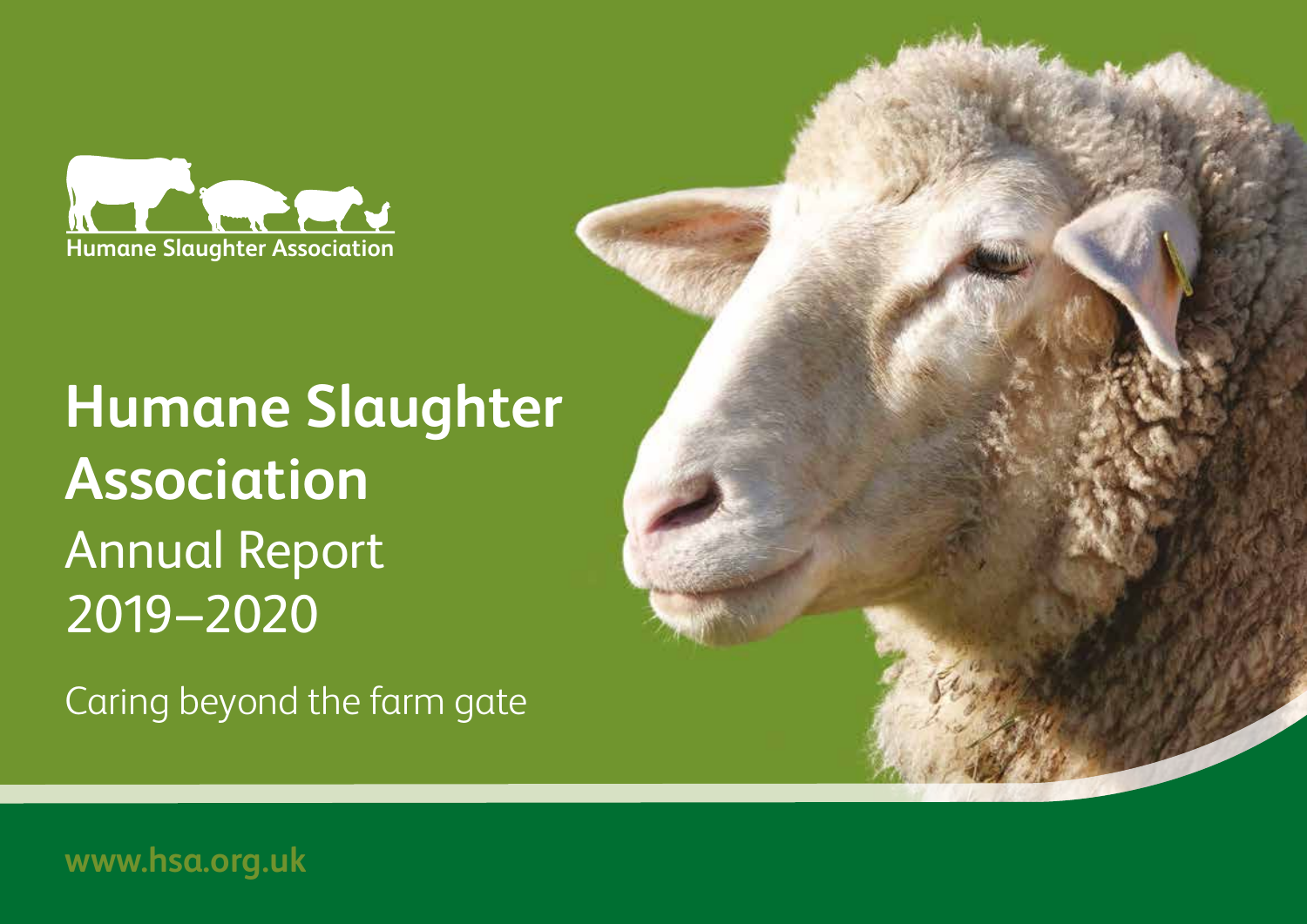## INTRODUCTION WELCOME FROM THE CHAIRMAN

**The Humane Slaughter Association, established in 1911, is an independent charity that works through scientific and technical advances, education and training, towards achieving the highest world-wide standards in food animal welfare during transport, marketing and slaughter.**

This report highlights the work undertaken by the charity during the last year, which has been possible due to the continued commitment of its members and donors who have supported the charity through subscriptions, donations and legacies. This support is the very heart and life-blood of the charity and enables us to continue to deliver initiatives which have made a difference to millions of animals – for which we thank you.

The HSA's vision is simple – to improve the welfare of food animals between the farm gate and slaughter around the world. It seeks to do this by:

- Providing technical information and advice on all aspects of animal handling, transport and slaughter.
- Providing training in humane methods of handling and slaughter of livestock.
- Producing educational and technical publications.
- Giving independent advice to governments, other welfare organisations and the food industry.
- Making regular visits to markets and slaughterhouses.
- Providing funding for research projects.
- The development and application of scientific advances.
- Providing grants towards the improvement of animal welfare during transport, marketing and slaughter.



## **Welcome to the 2019–20 Annual Report for the HSA**

**Cover photo:** Uschi Dugulin/Pixabay

*"As always, we remain indebted to you, our members and supporters, whose steadfast backing has enabled the work summarised in this report to take place."*

The HSA has gained an international reputation for being a knowledgeable and practical organisation and, in this capacity, has provided advice to industry and government bodies over the past twelve months, including important input into the All-Party Parliamentary Group for Animal Welfare (APGAW) report entitled *The Future for Small Abattoirs in the UK.* You can read more about our consultation work on pages 14 and 15.

As I write this, the HSA is dealing with the impact of Covid-19 on the activities of the charity. The effects on all types of organisations are profound and likely to be lasting. For example, many of the welfare assessments, training and education work carried out by HSA staff, as well as planned visits in the UK and overseas, are currently in abeyance. However, the HSA is resilient and I am confident that we will continue to work to the benefit of animals despite the inevitable and necessary constraints.

As always, we remain indebted to you, our members and supporters, whose steadfast backing has enabled the work summarised in this report to take place. In these uncertain times, we need your continued support more than ever in order to be able to continue to make a difference. Thank you for placing your confidence and trust in us to continue caring beyond the farm gate.



**Alick Simmons BVMS MSc MRCVS** Chairman of Trustees



**As Chairman, I am always keen to point to the HSA's achievements. This year is no different. We have seen a major milestone for the charity with the announcement of its largest ever programme of research – an award of £1.93 million for research and development to improve the welfare of fish, crustaceans and cephalopods at slaughter, an area of work which has sadly been neglected. This work has the potential to provide crucial, practical knowledge which should allow these animals to be slaughtered humanely. Funding this work has been made possible by the generosity of an anonymous benefactor, to whom we are deeply grateful. You can read more about the work that your donations and support has helped fund throughout this report.** 

The year has also been one of change and opportunity. In December 2019 we said farewell to our Chief Executive and Scientific Director Dr Robert Hubrecht OBE, who retired after five years of leadership. The Council was delighted to welcome Dr Huw Golledge to the role. Huw has been a member of the Senior Management Team at the HSA since September 2014, when he joined as the Senior Scientific Programme Manager and you can read his first Chief Executive's welcome on page 4.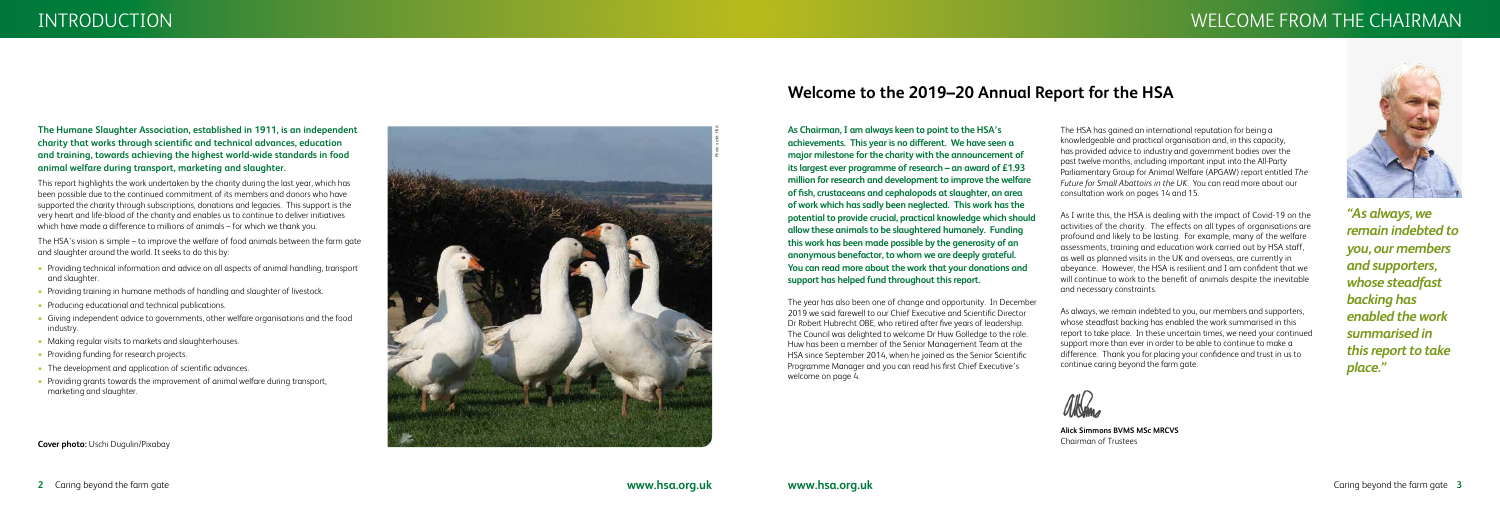## CHIEF EXECUTIVE'S REPORT FOR THE YEAR



## EDUCATION AND TRAINING

**It is a pleasure to write my first introduction to the HSA's annual report. I have taken charge of an organisation at an exciting yet challenging time when it is doing vital work to improve the welfare of millions of animals around the world but, like most others, also faces significant issues as a result of the Covid-19 pandemic.**

The first thing I would like to do is pay tribute to my predecessor as CEO, Dr Robert Hubrecht, who led the organisation from 2014. Robert's expertise and diplomacy steered the HSA through many difficult issues which were tackled during his tenure; he will be missed by all at the HSA and many others in the animal welfare community.

In this report for the 2019–20 financial year, you will see a summary of the crucial work we do in providing advice and supporting fundamental scientific research, all with the aim of improving the welfare of food animals 'beyond the farm gate'.

 $\blacksquare$  Caring beyond the farm gate in the farm gate of the rapid uptake of remote working Chief Executive & Scientific Director www.**hsa.org.uk** Www.hsa.org.uk Caring beyond the farm gate 5 At the end of the 2019–20 year, like all charities, our activities began to be seriously affected by the coronavirus pandemic. We face significant challenges over the coming years, both financial and practical. The immediate effects have already been felt of course; our staff have been working from home since March and we have been unable to attend face-to-face meetings or to undertake our normal programme of welfare visits. I'm sure you will not be surprised to learn that a planned programme of visits to China to liaise with colleagues in the Chinese livestock sector is also on hold for the foreseeable future. However, our staff have worked tirelessly to perform a large part of their work virtually and I would like to use this opportunity to thank them for their adaptability and dedication. As I speak, they are working on providing advice and guidance virtually to those that may need it, as well as exploring ways to deliver training and education remotely, as far afield as China. The rapid uptake of remote working

*"…if we are to maintain our activities, and indeed to expand them, we will need the continued support of our members and supporters."*

• Providing training courses in the use of firearms, captive-bolt and electrical stunning equipment for: the City of London Corporation, IHP Ltd, Covance, Hampshire Countryside Service and the Pirbright Institute.

offers us an unprecedented opportunity to spread our message and I look forward to seeing the results of this over the coming years.

I am particularly excited to see how we can share our knowledge wherever it may be needed. For instance, thanks to your generous response to our Spring Appeal, we are developing guidance on emergency killing for disease control which will be tailored for use in China and translated into Chinese. China has suffered two recent disease outbreaks - African Swine Fever in pigs and Avian Influenza in chickens - which pose significant animal welfare challenges when large numbers of animals must be culled to prevent the spread of these diseases. Once Chinese translations are complete, we will begin work on translations to a number of other languages, which will enable us to offer support to other countries which may benefit from our guidance.

In this report you will also see our ongoing support for fundamental scientific research into more humane treatment of animals undergoing slaughter, including our largest ever research funding into development of slaughter techniques for aquatic species including fish, crustaceans and cephalopods.

Unlike many charities, our financial prudence over the preceding years leaves us well placed to weather the storm, but if we are to maintain our activities, and indeed expand them, we will need the continued support of our members and supporters. Please do consider supporting the work we do in any way you can.

Hu DR Se

**Huw Golledge BSc PhD** Chief Executive & Scientific Director

## **Training activities, lectures and other initiatives**

**The HSA offers independent training and advice on animal welfare matters during transport, marketing and at slaughter. The charity is also internationally recognised for its livestock expertise and produces various publications in print, on-line and in video format. HSA technical staff have provided training courses, lectures and talks at a variety of events over the last year. These have included:**

• Giving eight animal welfare lectures to students at the Universities of Cambridge (Veterinary Science), Newcastle (various), Edinburgh (MSc), Stirling (MSc) and Harper Adams (various).

• Presenting the results of the 2017/18 livestock market survey at the Association of Meat Inspectors (AMI) Seminar, the Veterinary Public Health Association (VPHA) Autumn Conference, the Winterbotham Darby Animal Welfare Day and the Harper Forum.

• Providing advice on the principles of assessing and protecting animal welfare at the time of slaughter and killing to scientists, NGOs, auditors, government vets and industry in The Netherlands, Portugal, Spain, Japan, Hong Kong, Russia and the USA.

• Carrying out animal welfare assessments have been undertaken for: Hy-Line UK Ltd, Dovecote Park Ltd, H G Blake Ltd and Randall Parker Foods Ltd.

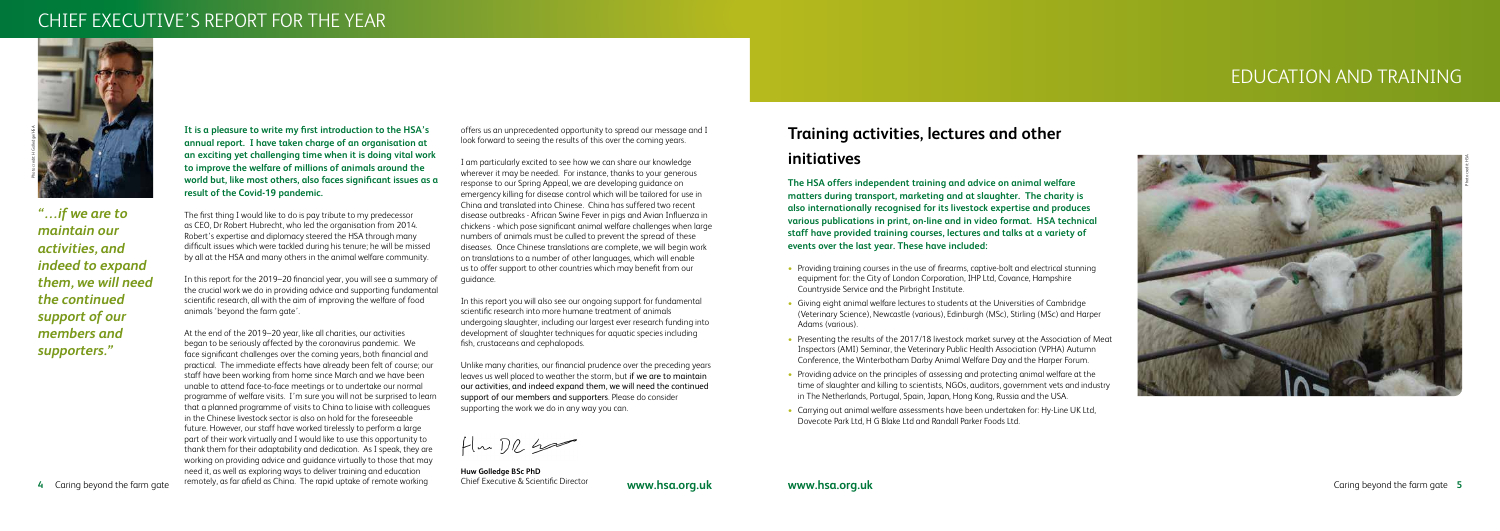**6** Caring beyond the farm gate **www.hsa.org.uk www.hsa.org.uk** Caring beyond the farm gate **7**

### **Animal Welfare Advice for Small-Scale and/or Seasonal Processors on the Electrical Stunning and Bleeding of Poultry**

In November 2019, as a result of numerous enquiries from existing and prospective producers, the HSA produced guidance aimed at small-scale and/or seasonal poultry producers and processors. Small-scale and seasonal slaughter is subject to animal welfare legislative requirements in a similar way to large-scale, commercial poultry producers and processors. However, in relation to welfare at the time of slaughter, the application of certain requirements, such as licensing, is dependent on the nature and scale of the operation. Small-scale and seasonal slaughter is also subject to additional regulations to those relating to animal welfare at slaughter. These include registration with the environmental health department of the relevant local authority, to ensure compliance with animal health, animal by-product licensing and collection and disposal requirements.

Technical Note No 27, which is in the latest in the series of HSA technical notes, highlights and explains the particular requirements applicable to producers and processors in the UK, but may also be useful to producers elsewhere. It can be downloaded using the following link: www.hsa.org.uk/tn27

#### **Code of Practice for the Disposal of Chicks in Hatcheries**

The third edition of this HSA publication was updated last year and is now accessible as a downloadable PDF document on the HSA website using the following link: www.hsa.org.uk/chickcode. The code of practice was revised to bring it into line with current slaughter legislation. It is widely used as a reference by writers of standards, hatchery managers and auditors.



#### **On-line guide to be translated into Chinese**

Earlier this year the HSA's Spring Appeal was announced, asking for help to fund the translation of the HSA's on-line guide *On-Farm Killing for Disease Control Purposes*. This document was originally written in English, although the principles of humane killing and biosecurity are universal. China is currently experiencing outbreaks of African Swine Fever virus and Avian Influenza. In situations such as this is, it is imperative that animals are handled well, and killed humanely, on-farm to maintain good welfare standards whilst controlling the spread of disease. The HSA technical staff are working to ensure the document provides relevant and accurate information for Chinese stakeholders. The Chinese version of the on-line guide *On-Farm Killing for Disease Control Purposes* will be available to download free of charge from the Publications section of our website (see www.hsa.org.uk), in due course. We are very grateful for the generous donations of members and supporters which have made this possible.

#### **More Russian translations**

In March 2020 the HSA received an enquiry from a representative of an EU-funded project *(Support for Further Sustainable Agriculture and Rural Development in Turkmenistan, SARD III*, in co-operation with the *Ministry of Agriculture and Environment Protection of Turkmenistan)*, which resulted in the generous translation into Russian of five HSA publications, to add to the HSA's existing Russian poultry Technical Information Poster. The translated HSA On-line Guides on *Humane Handling of Livestock, Transport of Livestock, Electrical Stunning of Red Meat Animals, Practical Slaughter of Poultry*, and *Emergency Slaughter* will be used to offer guidance to farmers, vets, and slaughterhouse staff on slaughter procedures, including the available methods and equipment for humanely stunning animals. These translations will also be available to download from the HSA website. The HSA thanks SARD III for its generous assistance in producing these translations.

#### **Animal Welfare at Slaughter – Hot Topics 2019**

The HSA held its fourth successive seminar for the meat and livestock industry on 9th October 2019 at Jurys Inn, East Midlands Airport. This event covered a number of subjects currently relevant to animal welfare between the farm gate and slaughter. Ten speakers from industry, research and the legislature covered topics including seasonal poultry slaughter, CCTV update, low atmospheric pressure stunning, measuring captivebolt velocity during use and a novel method for the enhanced neck-dislocation of poultry. Following the presentation of papers, the panel of speakers then took part in a lively hour-long discussion forum. Once again this was a very well-received and successful event: the final attendance being nearly 140 delegates. A high spot in the proceedings was the presentation, by CEO Robert Hubrecht, of the 2019 Humane Slaughter Award to Dr Dorothy McKeegan of the University of Glasgow for her ground-breaking research into the welfare impacts of controlled atmosphere stunning (CAS) and her outstanding and sustained contribution to protecting animal welfare at slaughter or killing (see page 14).

#### **Guidance on the humane killing of neonates**

Following the publication of three papers resulting from the research carried out by the University of Bristol with assistance from the HSA, new guidance on the humane killing of neonate lambs, goats and piglets is now available on the HSA website. The guidance comprises a technical leaflet with links to video footage showing the correct application of non-penetrating, captive-bolt equipment for this difficult, but essential, part of animal husbandry. This guidance can be downloaded free of charge at www.hsa.org.uk/neonates.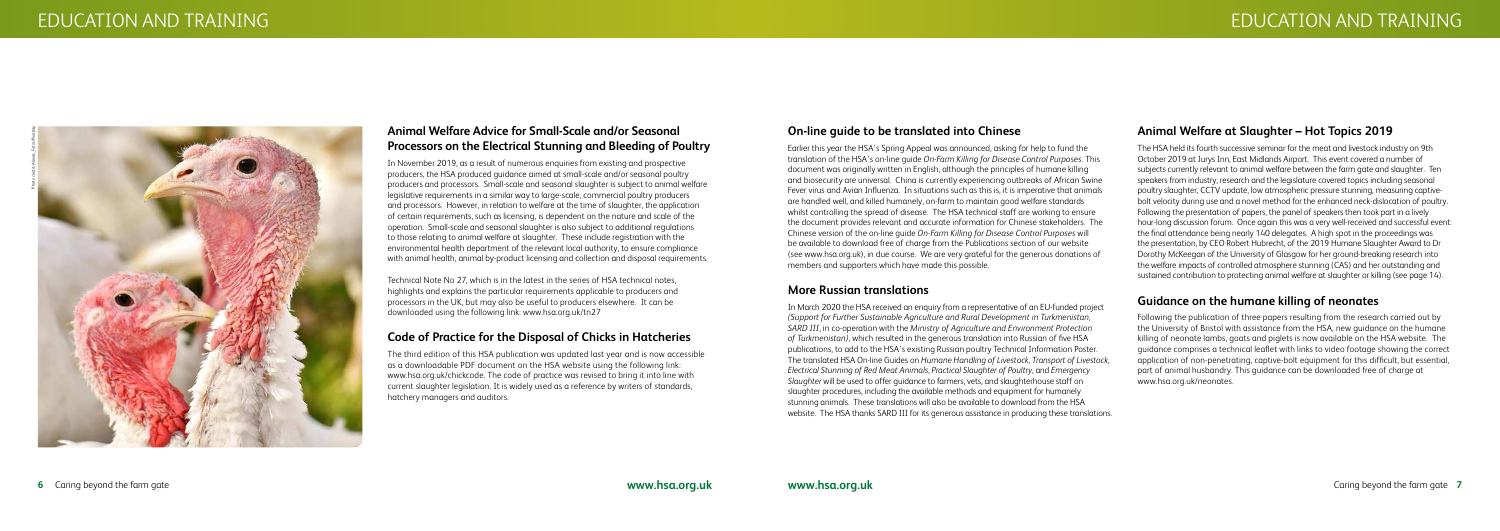### **English Winter Fair**

In November 2019 the HSA exhibited at the English Winter Fair, which took place at the Bingley Hall, Stafford. Since the ending of the Royal Smithfield Show, this event is now the premier winter livestock show in England, complementing the Scottish and Welsh Winter Fairs. A steady stream of visitors made its way to the HSA stand, mainly to present the staff with specific questions relating to slaughter. Of particular interest was the HSA's new guidance for seasonal poultry producers and processors. In total, the HSA stand received over 60 visitors during the event. This year's event was cancelled due to the ongoing Covid-19 crisis. The next English Winter Fair is planned for 20th & 21st November 2021.

#### **Planned shows and exhibitions**

Covid-19 has led to the cancellation and postponement of many agricultural events, including the Pig and Poultry Fair at which the HSA has been a regular exhibitor since 1988, the Welsh Spring Festival, Royal Welsh Winter Fair and National Sheep Association (NSA) Sheep Event. At present, staff are investigating other virtual events that the HSA can contribute to or attend.

The Scottish Smallholders' Festival on the 24th October 2020, originally due to be held at Forfar market, is now a virtual event and the HSA plans to deliver a presentation and attend the event on-line.

The Pig and Poultry Fair has been rescheduled to the 25th & 26th May 2021 at the National Agricultural and Exhibition Centre, Stoneleigh. Attendance at shows and agricultural events is an important part of the HSA's outreach work and we look forward to receiving visitors to the stand and reconnecting face-to-face with members of the agricultural community in the future.

**The HSA is a leading source of support and funding for essential research and other scientific activities aimed at improving the welfare of animals at the time of killing, as well as during transport and marketing. Since the HSA was founded in 1911, scientific and technological developments have resulted in huge improvements in methods for slaughter and killing and, over the decades, improved and scientifically-evaluated methods (many stimulated and supported by the HSA) have been developed for cattle, sheep, pigs, poultry and other species. These advances are continuing and the charity funds essential research and other projects through grants, Research Training Scholarships and the Student/Trainee Scholarship scheme.** 



A major project which we jointly supported with Defra has recently been completed. Dr Dorothy McKeegan of Glasgow University alongside colleagues from Edinburgh University, Scotland's Rural College and industrial partners, examined whether Low Atmospheric Pressure Stunning (LAPS) might be a more humane alternative to the use of high concentration carbon dioxide (CO2) which is commonly used to stun pigs and acknowledged to be aversive to them. LAPS stuns animals by gradually reducing the air pressure in a chamber. The final report of the project will be released later in the year and will inform the debate about whether there is a more humane, practical alternative for pig stunning than current methods.

We also offer small grant funding for innovative research projects. In 2019–20 we awarded funding for two research projects:

Drs Michael Toscano and Thom Gent (Universities of Bern and Zurich, Switzerland) are investigating the aversiveness of LAPS for chickens in an attempt to confirm the method is less aversive than the use of  $CO<sub>2</sub>$  to stun chickens. Although some evidence already suggests LAPS is more humane than  $CO<sub>2</sub>$ , independent verification of this research is important to confirm and extend the original findings. In particular, this study aims to closely examine whether chickens experience the desire to escape the LAPS chamber before they lose consciousness, a key indicator of whether they experience negative emotions during the procedure.

We also provided support for Dr Troy Gibson of the Royal Veterinary College to perform early proof-of-concept tests for a novel method for electrical stunning of poultry, which could potentially offer significant welfare advantages over existing waterbath-based methods.

Both grants demonstrate our commitment to supporting fundamental research which has the possibility to develop or validate more humane ways of stunning animals. Your support allows us to continue this crucial work which we hope will eventually lead to developments with the potential to improve the welfare of many millions of animals.

## FUNDING FOR RESEARCH PROJECTS

### **Exhibitions and events 2019/20**

HSA Technical Staff have attended the following events over the last twelve months:

### **2019**

The Association of Meat Inspectors Seminar\*, 14th & 15th September Veterinary Public Health Association (VPHA) Autumn Meeting\* 11th & 12th October Association of Independent Meat Suppliers Conference, 26th October AFCP Forum, 5th November World Horse Welfare Conference, 13th November English Winter Fair, 16th & 17th November Halal CPD Seminar, 20th November East of England Winter Stock Fair, 29th November Annual UFAW and HSA Student Scholars' Meeting, 11th December BVA Reception, 11th December

#### **2020**

Livestock Auctioneers' Association AGM and Dinner, 2nd March Winterbotham Darby Research Forum\* 5th & 6th March UFAW Conference *Recent Advances in Animal Welfare Science VII*, Virtual, 30th June & 1st July Wales Government Veterinary Network\* 18th, 19th & 20th August (virtual)

\*denotes speaker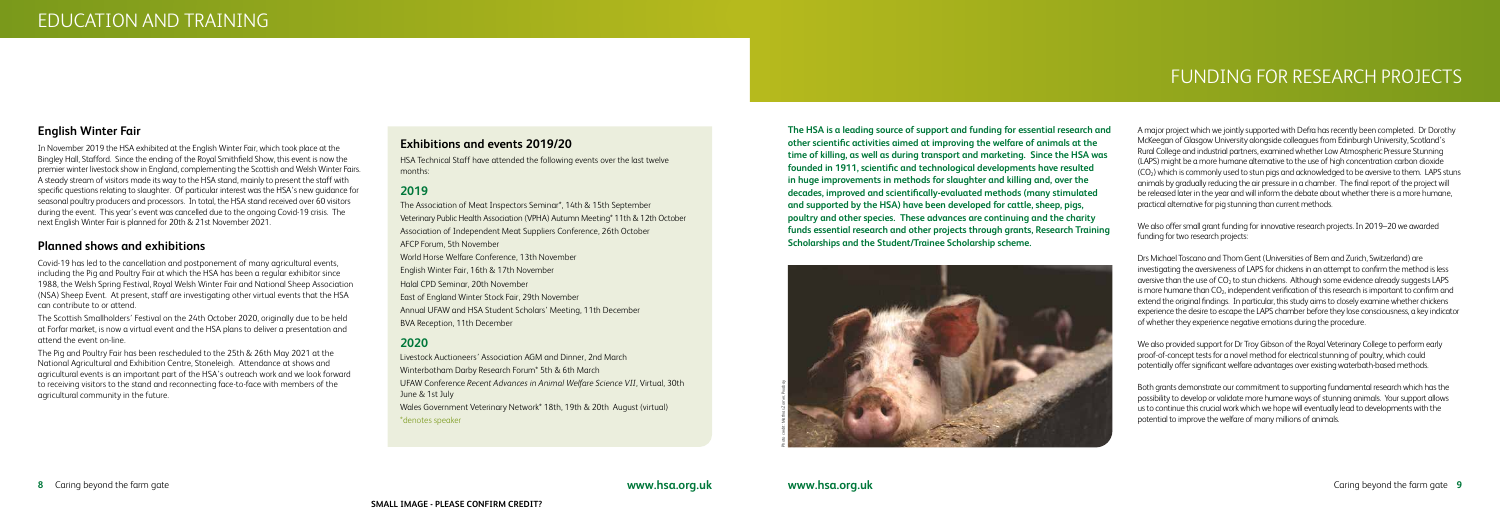### **£1.93 million awarded to improve aquatic animal welfare**

Worldwide, billions of finfish, crustaceans and cephalopods are slaughtered every year, many by methods likely to be inhumane. Yet scientific evidence indicates these animals might be able to suffer, and some countries' legislation protects them. In March 2020, the HSA awarded over £1.9 million to three consortia that will develop methods intended to humanely stun aquatic species on an industrial scale. They will also assess the methods' effects on meat quality and their commercial viability. The consortia involve scientists, equipment manufacturers and supermarkets, and the funds will support a PhD studentship, postdoctoral scholarships and research fellowships.

**£721,580 Humane stunning of finfish: demonstrate, validate and facilitate market** 

**uptake.** Ace Aquatec Ltd is collaborating with Silsoe Livestock Systems Ltd, Steve Wotton Ltd, the Universities of Bristol and Stirling and the Institute of Agrifood Research and Technology, Catalonia (IRTA). Their three-year project aims to implement in-water electrical stunning in aquaculture, where the humane qualities of current killing methods could be improved. The team will focus on inducing immediate unconsciousness in Nile tilapia, *Pangasius*, gilthead sea bream, yellowtail and possibly carp, and will attempt to record brain activity after stunning (these data are lacking for some species) using non-invasive methods. A novel type of electrical stunning, SPUC (single pulse ultra-high current), will also be considered for further improving fish welfare at slaughter.

**£500,000 Stunning and killing the commercial species of crabs and lobsters.** Dr

Bjørn Roth at Nofima AS in Norway is collaborating with the Institute of Marine Research and Optimar AS, on a four-year project for electrically stunning decapod crustaceans of the northern Atlantic. The welfare impact of the method will be assessed using electrical impedance, physiology, behaviour and neurology, to evaluate post-stunning responsiveness, loss of consciousness and death. The findings will enable development of a series of different slaughter systems. The team aims to induce immediate unconsciousness in snow, red king and edible crab, Norway and European lobster, and possibly American lobster. Potentially, the equipment could be used in processing plants and onboard fishing vessels.

**£710,082 Bringing humane slaughtering to cephalopod molluscs: an integrative approach.** Dr Giovanna Ponte at the Association for Cephalopod Research in Italy is collaborating with 12 institutions (in Italy, UK, Norway, Denmark, Portugal, Austria, Germany and Mexico) over five years. They will determine neurological, behavioural and physiological differences between alert, unconscious or dead animals, and will design and assess the humane qualities and efficiency of electrical and mechanical stunning methods. They will study common cuttlefish, common squid, little squid, common octopus and Mexican four-eyed octopus. This work may also advance the humane euthanasia of cephalopods in aquaria and in laboratories.



### **HSA Travel Awards**

HSA Travel Awards allow researchers to undertake research or study overseas. In March 2019, we supported Dr Claire White of University of Bristol to travel to New Zealand to examine a system which allows the production of meat which is Halal-compliant, whilst also being humanely stunned prior to slaughter. Many Muslims and Islamic authorities accept that meat which comes from animals stunned prior to slaughter is Halal, if it can be shown the initial stun would not have killed the animal. The animals are then killed prior to regaining consciousness. This means that in terms of animal welfare there is no difference between stunned Halal meat and conventionally-slaughtered meat.

In New Zealand a very limited number of animals are allowed to show the first signs of recovery, following stunning, to provide reassurance that the stunning method is 'recoverable' and thus, Halal-compliant. Following her visit, Claire has been exploring the possibility of implementing such a method in the UK, where it could potentially lead to a reduction in the number of animals slaughtered without prior stunning.

A stakeholder team, including Lord Trees, the National Farmers Union, the Food Standards Agency and Agriculture and Horticulture Development Board representatives, working together with Dr White, has continued to make progress towards implementation of the protocol in the UK. Dr White has also been engaging with Halal certification bodies, Muslim scholars and industry representatives to facilitate technical and theological discussions about available stunning and slaughter methods.

#### **Special Travel Award 2017 - Update**

In March 2017, the HSA was pleased to announce a travel award to Ellie Wigham, a PhD student at the University of Bristol, for her project *Analysis of the use of CCTV data to monitor and improve slaughter plant welfare in the US – what can we learn from our American friends?* Through the Special Travel Award, Ellie travelled to the USA to explore the use of Remote Video Auditing (RVA) and CCTV in improving animal welfare at slaughter. She visited the headquarters of Arrowsight Ltd, an RVA company which independently audits CCTV footage from over 125 North American slaughter plants, and a large beef processing facility which uses Arrowsight's services as well as running its own, sophisticated internal CCTV auditing operation.

The main conclusions of the project are that RVA has some advantages over internal CCTV monitoring; it offers a valuable 'check-the-checker' service, removes any bias associated with internal auditing, and technology allows for audits to be conducted in a shorter period of time than if using live footage. Arrowsight provides a reporting service that allows welfare data to be collected and trended, and for information between sister plants to be compared. It should be noted, however, that internal staff have a more intimate understanding of individual plant layout and standard operating procedures which may allow for subtle changes in operator behaviour to be recognised.

Alongside providing the UK and wider European industry with information regarding the use of RVA, Dr Wigham is preparing to use the knowledge gained during these visits to develop industry guidance on the use of CCTV data to implement welfare improvement in slaughter plants. Following the completion of her PhD, Dr Wigham is now a lecturer at the School of Veterinary Medicine, University of Glasgow.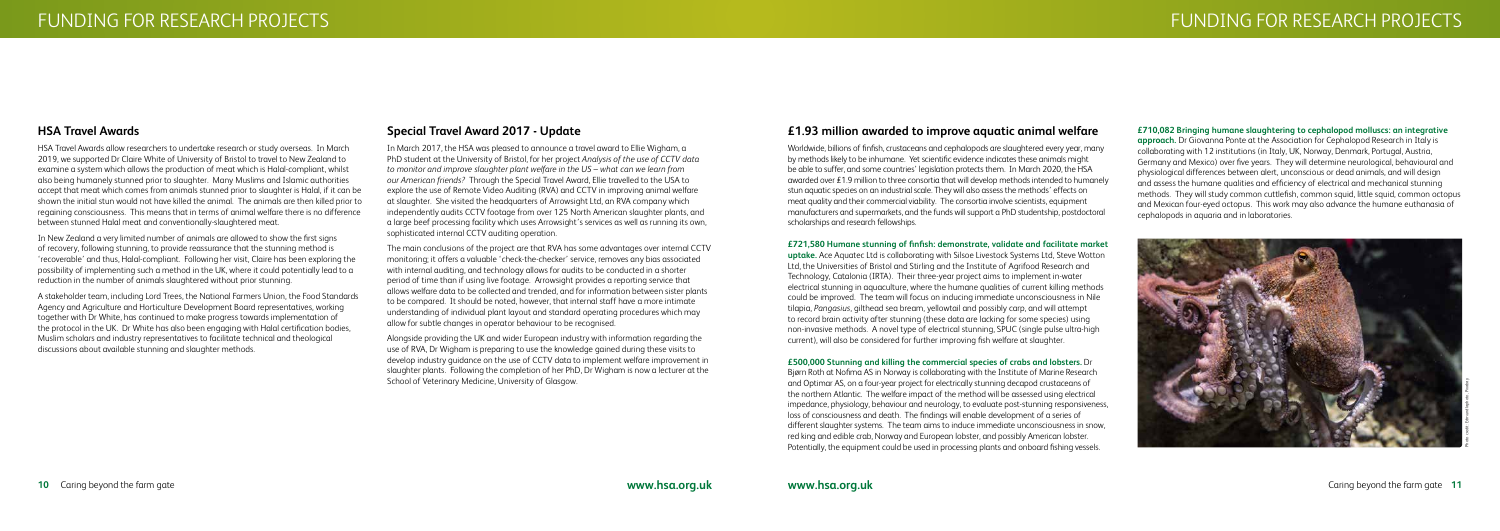### **Update on the HSA 2015 Research Training Scholars**

In 2015 the HSA awarded two scholarships to support work leading to a PhD and practical improvements at slaughter.

Carlos Rebelo (Royal Veterinary College) is finishing the last chapters of his thesis on electrical stunning of turkeys. He evaluated existing small-scale equipment and made refinements to optimise stunning.

In 2019 Awal Fuseini (University of Bristol) submitted his thesis on the development and practical implementation of Single Pulse Ultra-High Current (SPUC) stunning for humane and Halalcompliant slaughter of cattle.

Cutting the necks of conscious vertebrate animals is likely to cause severe pain. So, in many countries, legislation requires farmed animals to be humanely stunned prior to bleeding, except for animals intended as food for persons of certain religions. Many Muslims regard some potentially-reversible stunning methods, particularly pre-slaughter application of electricity to the head only, as compatible with Halal *"on condition that it does not kill the animal before the ritual cut is made"*, Awal wrote in his thesis. He noted: *"global demand for meat slaughtered in strict compliance with religious beliefs is very large and … projected to grow."* However, *"there is currently no suitable head-only electrical stunning system for Halal beef within the EU."* To address this, Awal furthered research into a novel type of electrical stunning, SPUC.

SPUC induces opening of pores in brain cell membranes, which is thought to cause immediate loss of consciousness. Compared to conventional electrical stunning, SPUC may improve welfare by increasing the duration of unconsciousness (reducing the risk of recovery) and reducing convulsions (allowing safer, quicker bleeding and perhaps higher-quality meat). Awal applied electric fields to cadaver heads and brain cells *in-vitro*, to estimate the optimum electrical parameters. Then the project team designed and tested electronics in a prototype stunner, to verify its capability of restraining cattle and delivering the intended currents. Adjustments (to increase conductivity, focus current flow, and improve circuit protection) took time, partly due to custom-made components. Awal had to submit his thesis before the completion of some objectives, which aim to determine the electrical operating range of a SPUC stunner. The entire team plans to complete this work soon.

Awal's thesis also reported stakeholders' perceptions. In the UK, 95% of Islamic scholars (*"the main decision makers with regard to the approval or rejection of stunning"*) and 53% of Halal consumers surveyed would eat meat from pre-slaughter-stunned animals if the stun did not cause death. If this SPUC stunner is demonstrated to induce only unconsciousness, it might be approved by Halal certification bodies, reducing the number of cattle slaughtered without stunning. During his PhD Awal published six papers related to Halal slaughter of cattle, plus another five on Halal production.

SPUC could also improve welfare during stunning for secular consumption, eg fresh-water trout (see page 11).

### **Funding to investigate the potential for stunning of wildcaught fish**

In November 2019, as part of its ongoing support to encourage the development and adoption of humane slaughter methods for fish, the HSA announced further grant funding of up to £200,000 to investigate the potential for improving the welfare at slaughter of fish caught in the wild. Billions of fish are caught for food in the wild every year and very few are humanely stunned.

An award of £166,000 has now been made to Dr Nicola Randall, Director of the Centre for Evidence-Based Agriculture at Harper Adams University, Newport, Shropshire, to carry out a global systematic review into humane capture and slaughter of fish caught on a commercial scale in the wild for food. Dr Randall and her team will collate and analyse existing information and data across a broad spectrum: from methods of capture and killing to location and number of fish caught. The results, together with expert evaluation, will be used to inform a feasibility analysis of which fishing system, species of fish, geographical fishing area, etc is most likely to be suitable to the adoption of commercially-viable stunning of wildcaught fish. The research will also consider the sustainability of such methods (economic, environmental, ethical and social considerations including practicality).

#### **A more humane alternative to manual neck dislocation?**

The ultimate goal of schemes such as the Research Training Scholarships (RTS) is to make real-world improvements in animal welfare and to support early-career scientists interested in humane slaughter. A case in point is the 2011 scholarship which was awarded to Dr Jess Martin of the University of Edinburgh.

Working at SRUC and the University of Glasgow during her HSA-funded PhD, Jess examined various methods of mechanical neck dislocation for poultry species, using various behavioural and physiological techniques to confirm which were most humane. Her work has now led to the development of a commercially available device – the Livetec Nex®, for dislocating the necks of poultry. Introduced in July 2019, the device is claimed to offer a higher welfare alternative to manual cervical dislocation. The Nex has now been certified as compliant with Red Tractor standards and was recently awarded New Product of the Year by Poultry Business Magazine. The device is also endorsed by at least one major UK supermarket, which encourages its use throughout its poultry supply chain. Further research is needed to fully understand the welfare benefits of the device across all poultry species, but it is a promising and welcome potential improvement to the welfare of large numbers of birds.

Since completing her PhD Jess has gone on to become a Senior Lecturer in Physiology and Animal Welfare at the University of Edinburgh and has worked on a number of projects related to humane killing of animals, including a large project on the use of Low Atmospheric Pressure Stunning (LAPS) for pigs which was jointly funded by the HSA and Defra – see page 9 .

Jess says: *"The Humane Slaughter Association has been a constant support to both me and my research in trying to improve the welfare of animals at the time of on-farm killing and slaughter. This is a challenging but highly important area to work in and I could not be more grateful to the HSA, not only for their support of me, but also for their overall ongoing efforts to investigate and provide guidelines on high welfare methods to protect farm animals at such a crucial stage of their production lives."*

Photo credit: Alexas\_Foto/Pixabay

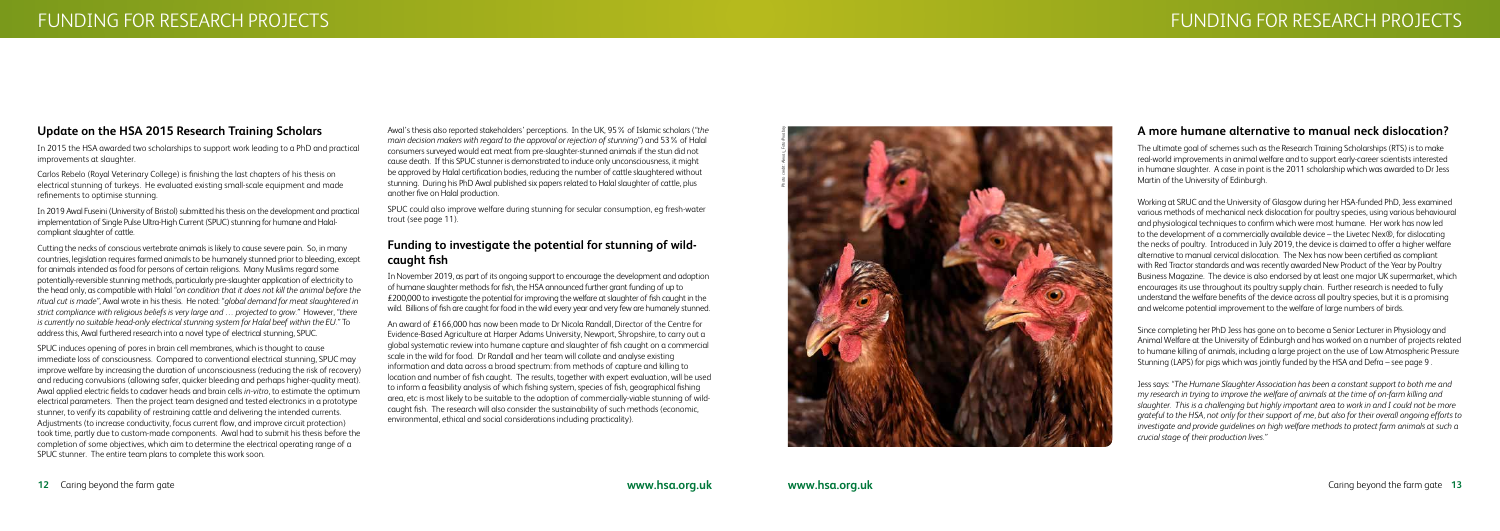### **2018 Travel Award - Update**

In October 2018 Dr Troy Gibson of the Royal Veterinary College received an award to facilitate exchange visits and scientific collaboration between the UK and Brazil to study the humane stunning of donkeys as well as on-farm killing for non-viable piglets.

Brazilian PhD student Filipe Dalla Costa has been working alongside Troy as part of the project and, last year, they came to the HSA to present an update on the progress of the projects. Since then, a further scientific paper has been published entitled *Evaluation of Blunt Force Trauma for Culling Neonatal Piglets On-Farm.* On pig farms, non-viable neonatal piglets are culled to alleviate or prevent suffering or negative welfare outcomes. The study concluded that blunt force trauma applied in this study was sufficiently effective to induce extensive brain damage resulting in irreversible insensibility in neonate piglets of less than 1.17 kg, but recommended that blunt force trauma should not be promoted over more reliable and repeatable cull methods such as captive-bolt devices.

In December 2019, Dr Gibson travelled to Brazil with MRes student Alicia Godsell-Ryan to work with Embrapa Swine and Poultry on a poultry stunning/slaughter laboratory-based project. They conducted research in stunned and non-stunned chicken and duck Halal slaughter plants, and collected EEG/behavioural/carcase damage data from pigs during electrical stunning in a commercial abattoir. Papers are currently being written on these studies and a final trip to Brazil is planned once Covid-19 restrictions are lifted.

#### **Recognition for Glasgow scientist Dr Dorothy McKeegan**

The 2019 Humane Slaughter Award was presented to Dr Dorothy McKeegan from the University of Glasgow for her ground-breaking research into the welfare impacts of Controlled Atmosphere Stunning (CAS) and her outstanding and sustained contribution to protecting animal welfare at slaughter or killing.

> • Small abattoirs contribute to the public goods of animal welfare and environmental benefits. • They benefit animal welfare with shorter journeys and provide provenance to enhance consumer choice.

• An indirect benefit to animal welfare of mobile/pop-up slaughter facilities could be to reduce the risk of illegal slaughter of animals on-farm, or in unlicensed establishments.



Dr McKeegan has had an exceptional career and pioneered the first comprehensive research into the welfare impacts of CAS. Her findings had a substantial and international influence on poultry welfare, directly informing the choice of permitted gas mixtures for the slaughter of poultry in the EU. Most recently, Dr McKeegan was invited to lead an international research team carrying out ground-breaking welfare assessment of Low Atmospheric Pressure Stunning (LAPS) in poultry and was instrumental in producing an application to the European Commission to allow the use of LAPS in poultry, which was added to the EU Directive 2018/723 (amendment to 1099/2009) in May 2018. This was the first new stunning method to successfully navigate the EFSA guidelines and approval process since its inception in 2010.

As well as her extensive research career, Dr McKeegan has been at the forefront of educating future generations in animal welfare and ethics, both in under- and postgraduate study, including the HSA's first RTS scholar Jess Martin. Professor Malcolm Mitchell, one of the people who nominated Dr McKeegan for the award, said: *"She is an inspirational scientist, in a demanding area of welfare research, motivating and training the next generation of scientists to work in this challenging field."* 

When asked about her hopes for the future in terms of animal welfare improvements, Dr McKeegan said: *"My work aims to improve welfare conditions at slaughter. Poultry are especially challenging given the very large numbers of birds involved and their low individual value, but we have a responsibility to protect their welfare. I hope we can continue to make progress towards the goal of a good death for all farmed animals."*

### **HSA input to BVA and APGAW reports**

**As reported last year, the HSA has played a major part in discussions which will lead to the British Veterinary Association (BVA) publishing its position on the welfare of animals at the time of slaughter. Unfortunately, this publication has been delayed by the fallout from Covid-19. However, the All-Party Parliamentary Group for Animal Welfare (APGAW) did manage to publish its report entitled** *The Future for Small Abattoirs in the UK***, to which the HSA also made important contributions. Among the report's findings were:**

• An important contribution of small abattoirs to animal welfare is their role in emergency slaughter for injured or ill livestock.

> Further details can be found using the following link: apgaw.org/2020/06/07/ apgaw-publishes-report-onsmall-abattoirs/

#### **Mobile abattoir initiative**

In January 2020, the HSA's Technical Director was invited to meet with the two principal directors of a project to build and operate a mobile, or pop-up, abattoir based in the Cotswolds. The HSA was heavily involved in a previous initiative to establish a similar operation in the 1990s. The driving force behind this project is Lady Jane Parker, who runs Fir Farm Ltd near Stow-on-the-Wold. Fir Farm produces extensively reared, exclusively grass-fed beef and lamb from British native breeds. The HSA has provided advice on potential handling and lairage systems to be used in conjunction with the abattoir and a letter of support highlighting the animal welfare advantages concomitant with shorter journeys and smaller throughputs.

#### **Consultations**

The HSA is one of the NGOs regularly asked by Government and other organisations, including industry, to scrutinize and comment on various subjects; the main ones being new legislation, proposed changes to existing legislation and welfare at slaughter standards. Responding to these consultations is some of the most important work undertaken by the HSA, albeit low-profile compared to other efforts. It gives the HSA opportunities to reach, inform and influence decision-makers which, in turn, may result in real improvements to animal welfare between the farm gate and slaughter. During the last twelve months the HSA has submitted written responses to the following consultations:

- Scottish Government *Guidance on the Welfare of Pigs.*
- The APGAW enquiry and report on small abattoirs.
- Evaluation of the *EU Strategy for the Protection and Welfare of Animals 2012-2015.*
- Defra's review of the *Welfare of Animals at the Time of Killing (England) Regulations 2015.*
- OIE Terrestrial Animal Health Standard Commission chapters on welfare at slaughter.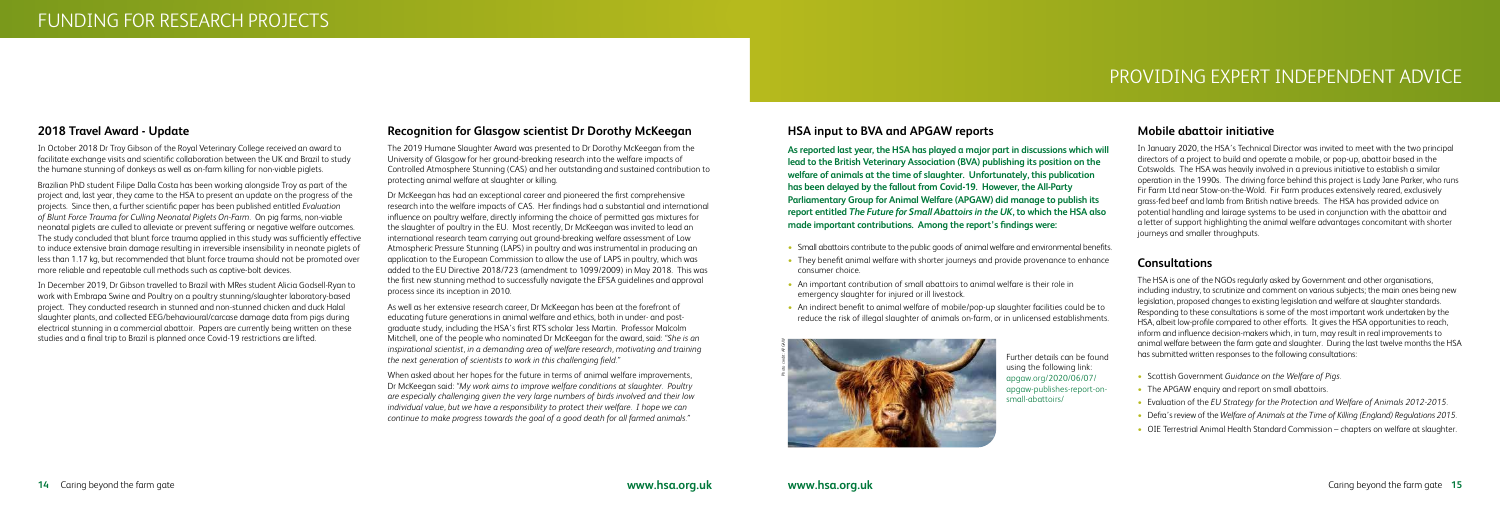## ADMINISTRATION AND FINANCE

## ADMINISTRATION AND FINANCE

#### **HSA Summary of Financial Activity Year Ended 31st March 2020 HSA Balance Sheet as at 31st March 2020**

|                                             | <b>Unrestricted</b>       | <b>Designated</b>         | <b>Total</b> | <b>Total</b> |
|---------------------------------------------|---------------------------|---------------------------|--------------|--------------|
|                                             | <b>Funds</b><br>2019/2020 | <b>Funds</b><br>2019/2020 | 2019/2020    | 2018/19      |
|                                             | £                         | £                         | £            | £            |
| <b>Incoming Resources</b>                   |                           |                           |              |              |
| Voluntary Income                            | 148,865                   |                           | 148,865      | 224,786      |
| <b>Charitable Activities</b>                | 27,148                    |                           | 27,148       | 453,042      |
| Investment Income                           | 129,415                   | 18,551                    | 147,966      | 145,576      |
| <b>Total Incoming Resources</b>             | 305,428                   | 18,551                    | 323,979      | 823,404      |
| <b>Resources Expended</b>                   |                           |                           |              |              |
| <b>Costs of Generating Funds</b>            | 53,740                    |                           | 53,740       | 54,883       |
| <b>Charitable Activities</b>                | 242,247                   | 1,931,663                 | 2,173,910    | 255,377      |
| Other Resources Expended                    | 78,992                    | 20,244                    | 99,236       | 83,098       |
| <b>Total Resources Expended</b>             | 374,979                   | 1,951,907                 | 2,326,886    | 393,358      |
| Net Operational incoming/(outgoing)         |                           |                           |              |              |
| resources for the year                      | (69, 551)                 | (1,933,356)               | (2,002,907)  | 430,046      |
| <b>Other Recognised Gains &amp; Losses:</b> |                           |                           |              |              |
| Net Gain on Property Revaluation            | 27,498                    |                           | 27,498       |              |
| Net Realised Gain on Investments            | 97,115                    |                           | 97,115       | 269,803      |
| Unrealised Gains (losses) on investments    | (641, 489)                |                           | (641, 489)   | (68, 274)    |
| <b>Net Movement in Funds</b>                | (586, 427)                | (1,933,356)               | (2,519,783)  | 631,575      |
| <b>Balance Brought Forward</b>              | 5,149,649                 | 2,772,359                 | 7,922,008    | 7,290,433    |
| <b>Balances Carried Forward</b>             | 4,563,222                 | 839,003                   | 5,402,225    | 7,922,008    |

|                                                            | Unrestricted | Designated   | Total       | Total      |
|------------------------------------------------------------|--------------|--------------|-------------|------------|
|                                                            | <b>Funds</b> | <b>Funds</b> |             |            |
|                                                            | 2019/2020    | 2019/2020    | 2019/2020   | 2018/19    |
|                                                            | £            | £            | £           | £          |
| <b>Fixed Assets</b>                                        |              |              |             |            |
| <b>Tangible Fixed Assets</b>                               | 209,819      |              | 209,819     | 182,648    |
| Investments                                                | 4,037,407    |              | 4,037,407   | 4,606,221  |
|                                                            | 4,247,226    |              | 4,247,226   | 4,788,869  |
| <b>Current Assets</b>                                      |              |              |             |            |
| Debtors                                                    | 61,738       |              | 61,738      | 57,800     |
| Term deposits at bank                                      | 388,824      | 2,770,666    | 3,159,490   | 3,232,137  |
| Cash at Bank and in Hand                                   | 10,787       |              | 10,787      | 13,414     |
|                                                            | 461,349      | 2,770,666    | 3,232,015   | 3,303,351  |
| <b>Current Liabilities</b>                                 |              |              |             |            |
| Creditors: Amounts Falling Due within One Year             | (145, 353)   | (482, 916)   | (628, 269)  | (170, 212) |
| <b>Net Current Assets</b>                                  | 315,996      | 2,287,750    | 2,603,746   | 3,133,139  |
| Creditors: Amounts Falling Due after<br>more than One Year |              | (1,448,747)  | (1,448,747) |            |
| <b>Net Assets</b>                                          | 4,563,222    | 839,003      | 5,402,225   | 7,922,008  |
| <b>Funds</b>                                               |              |              |             |            |
| Unrestricted                                               | 4,563,222    |              | 4,563,222   | 5,149,649  |
| Designated                                                 |              | 839,003      | 839,003     | 2,772,359  |
|                                                            | 4,563,222    | 839,003      | 5,402,225   | 7,922,008  |

A G Simmons BVMS MSc MRCVS **Chairman**

1 m Yann mi

The summarised accounts were approved by the Trustees and signed on their behalf on the 22nd July 2020.

albam

The summarised accounts set out here have been extracted from the full accounts and have been prepared in accordance with the Charities Act 2011

C L McCann BSc ACA **Hon Treasurer**

#### **Finance and Accounts**

The summarised accounts set out overleaf have been extracted from the full accounts of the Humane Slaughter Association and have been prepared in accordance with the Charities Act 2011, which were approved by the Trustees and signed on its behalf on 22nd July 2020.

In July 2017 the HSA were successful in being awarded two generous grants from the American organisation Open Philanthropy.

A third grant of £200,000, received in March 2019 will be used to fund a scoping exercise looking at the complexities in the development of more humane methods of killing wildcaught fish. A further £230,915 was received to support the administration and technical staffing of the charity.

These substantial grants have been treated as a designated fund, and can be seen clearly in the summarised accounts.

The full accounts have been audited and the auditors' opinion was without qualification. The accounts will be filed with the Charity Commission after the Annual General Meeting on 21st September 2020.

Full accounts, and the audit report can be obtained from the Charity Secretary, The Old School, Brewhouse Hill, Wheathampstead, Herts AL4 8AN.

#### **Independent Auditors' Statement to the Trustees of the HSA**

We have examined the summarised financial statements that comprise the summary statement of financial activities and summary balance sheet.

**Respective Responsibilities of the Trustees and Auditors** You are responsible as the Trustees for the preparation of the summarised financial statements. We have agreed to report to you our opinion on the summarised financial statements' consistency with the financial statements, on which we reported to you on 22nd July 2020.

**Basis of Opinion** We have carried out the procedures we consider necessary to ascertain whether the summarised financial statements are consistent with the full financial statements from which they have been prepared.

**Opinion** In our opinion the summarised financial statements are consistent with the full financial statements for the year ended 31st March 2020.

Sur thay

22nd July 2020 **S Munday FCA** (Senior Statutory Auditor) for and on behalf of UHY Hacker Young (East Limited) is eligible for appointment as auditor by virtue of its eligibility for appointment as auditor of a company under section 1212 of the Companies Act 2006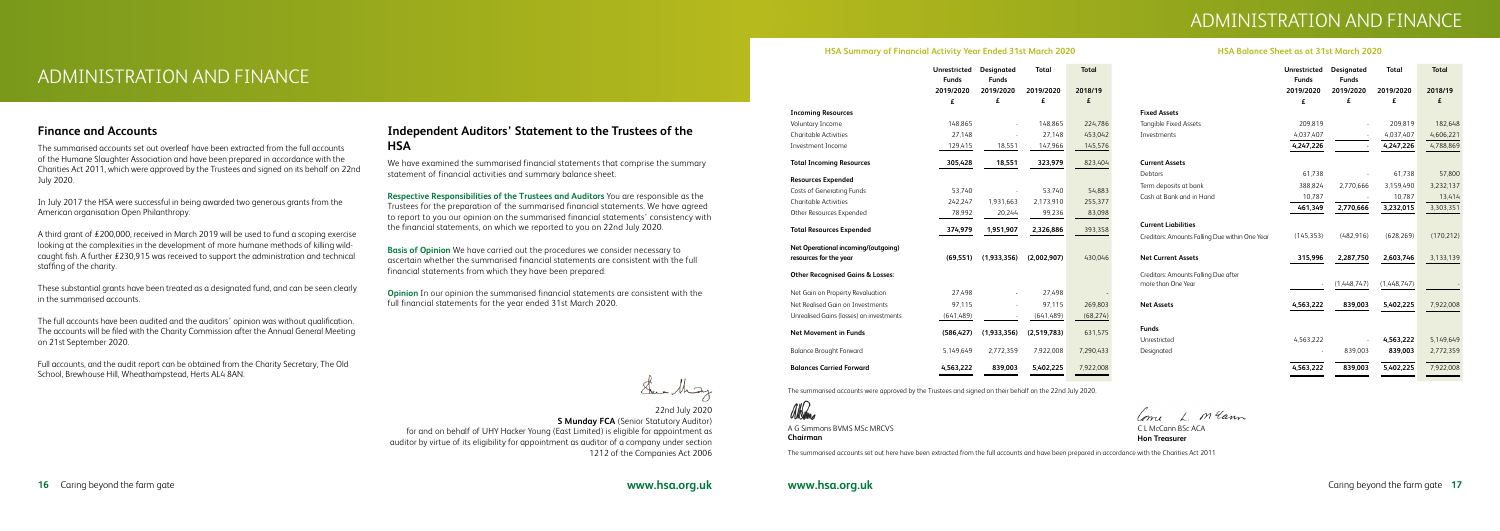#### **Vice-Presidents**

Professor R S Anderson BVMS PhD MRCVS Professor P M Biggs CBE DSc DVM FRCPath FSB FRS FRCVS L Brown MBE BVSc BA PhD FSB MBA FRCVS Professor P H Holmes OBE BVMS PhD FRCVS FRSE B R Howard BVMS PhD MRCVS Professor J E T Jones PhD MRCVS FRCPath J H Pratt BVM&S DVSM FRCVS G D Sales BSc PhD AKC MSB DipTCDHE

#### **Trustees**

Chairman A G Simmons BVMS MSc MRCVS **1 2 3** 

Vice-Chairman M Radford OBE LLB **<sup>1</sup>**

Honorary Treasurer C McCann BSc ACA**1 3**

S Abeyesinghe BSc MSc PhD Professor R M Bennett BSc MSc PhD **1 2** J Downes BVSC MRCVS A Enticknap PhD **2** (from 16.10.2019) Professor A Nolan OBE MVB DipECVA DipECVPT DVA MRCVS B North MBA MSc PhD **<sup>1</sup>** A Olsson MSc PhD **<sup>3</sup>** D Pritchard BSc BVetMed MPH MRCVS **<sup>2</sup>** C Reid (to 16.10.2019) D R Sargan MA PhD **2 3**

#### **Annual General Meeting 2019**

The AGM was held at the Old School, Brewhouse Hill, Wheathampstead on 16th October 2019. As in previous years this was held in conjunction with the Annual General Meeting of the Universities Federation for Animal Welfare (UFAW). The members of UFAW Council also act as Trustees for the HSA. Joint meetings are held to save time and money.

The meeting agreed the Minutes of the AGM of 2018 and resolved to receive the Accounts and Auditor's Report for the year ended 31st March 2019. Questions on the Report of the year's work were answered by the officials present and the meeting resolved that the Report and Accounts be received.

It was resolved that UHY Hacker Young (East) Ltd, Registered Auditors, be appointed as auditors to HSA and their remuneration should be fixed by Council.

Professor R Bennett, and Dr B North, stood down under the rules regarding rotation, both offered themselves for re-election, and were re-elected. Following the resignation of Ms C Reid, Dr A Enticknap, a new candidate was proposed, Dr Enticknap's nomination had the full support of Council, and she was duly elected.

#### **Notice of Annual General Meeting 2020**

The Annual General Meeting of the Humane Slaughter Association will be held at 12.30pm on Monday 21st September 2020. This meeting will be held as a video conference, in line with Covid-19 restrictions, and in line with the Corporate Insolvency and Governance Act 2020. The formal notice and agenda have been sent to all members and are available from the Secretary at the registered office.

## LEGAL AND ADMINISTRATIVE INFORMATION

#### **Staff**

Chief Executive & Scientific Director Robert Hubrecht (to 31.12.2019) Huw Golledge BSc PhD (from 01.01.2020) Charity Secretary

Jane Moorman

Technical Director Charles Mason HND MInstM CF ARAgS

Senior Scientific Programme Manager Huw Golledge (to 31.12.2019)

Technical Officers Jade Spence BSc (Hons) MSc AMRSB Susan Richmond BSc MSc PhD

Fundraising/Communications Manager Tracey Woods MCIPR

Office staff Samantha Griffin Wendy L Goodwin Tina Langford

#### **Registered Auditors**

UHY Hacker Young (East) Ltd, PO Box 501, The Nexus Building, Broadway, Letchworth Garden City, Hertfordshire, SG6 9BL

**Bankers** HSBC Bank plc, 31 Chequer Street, St Albans, Herts, AL1 4YN

#### **Solicitors**

Withers LLP, 16 Old Bailey, London, EC4M 7EG Wilsons, Summerlock Approach, Salisbury, Wiltshire, SP2 7RJ

#### **Investment Advisers**

Smith & Williamson Investment Managers, 25 Moorgate, London, EC2V 5NS

#### **Offices**

The Old School, Brewhouse Hill, Wheathampstead, Herts, AL4 8AN Tel+44(0)1582 831919 Fax +44(0)1582 831414 Email info@hsa.org.uk www.hsa.org.uk

If you no longer wish to receive information about the charity's activities or support our work, then please contact the HSA office. (Members should be aware that notification of future Annual General Meetings is provided in the Annual Report).

**<sup>1</sup>**Member of the Finance Panel **<sup>2</sup>**Member of the Fundraising Panel **3**Member of the Grant Panel